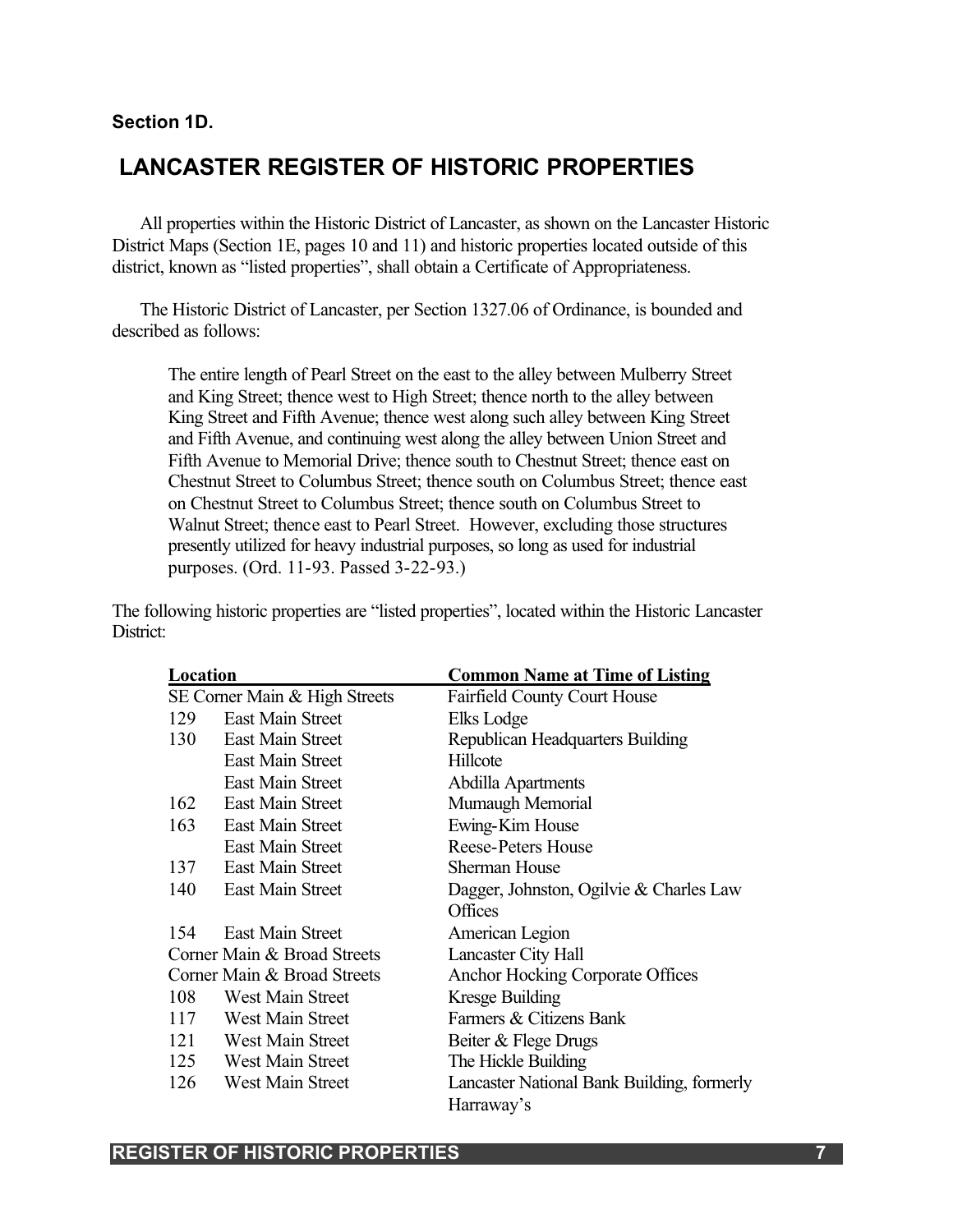| Location                 |                                 | <b>Common Name at Time of Listing</b> |
|--------------------------|---------------------------------|---------------------------------------|
| 128-130 West Main Street |                                 | Epstein, Labus Jewelers               |
| 132                      | <b>West Main Street</b>         | <b>Hallmark Building</b>              |
|                          | West Main Street                | Columbian Building                    |
|                          | <b>West Main Street</b>         | Reed's Drug Store                     |
| 135                      | <b>West Main Street</b>         | Dannemiller's Hardware                |
| 141                      | West Main Street                | Lyric Theater                         |
| 143                      | West Main Street                | <b>Fairfield National Bank</b>        |
| 145                      | West Main Street                | Harrison's Clothing                   |
| 147                      | West Main Street                | City Loan                             |
| 149                      | <b>West Main Street</b>         | Cochran Pharmacy                      |
| 150                      | West Main Street                | Lancaster Books & Office Supply       |
| 151                      | West Main Street                | Grilli's Minute Bar                   |
| 153                      | West Main Street                | Jay's Jewelers                        |
|                          | 154-156 West Main Street        | <b>Cummings Music Center</b>          |
|                          | 157-159 West Main Street        | Johnson Shoes, Modern Finance         |
| 158                      | West Main Street                | Burtic Jewelers/Exercise Shop         |
|                          | 161-167 West Main Street        | The Mid-Lancaster Company             |
|                          | 162-168 West Main Street        | Mithoff Hotel                         |
| 167                      | West Main Street                | Former Sears Building                 |
| 204                      | West Main Street                | <b>Building</b>                       |
| 233                      | West Main Street                | St. Vincent DePaul Building           |
| 105                      | West Mulberry Street            | Mary Joos Residence                   |
| 110                      | West Mulberry Street            | The Drinkle Residence                 |
| 114                      | West Mulberry Street            | The Ellis Residence                   |
| 118                      | West Mulberry Street            | The Clarke Residence                  |
| 126                      | West Mulberry Street            | Lee M. Rider Residence                |
| 137                      | West Mulberry Street            | <b>Eyman Dental Offices</b>           |
| 140                      | West Mulberry Street            | <b>Work Residence</b>                 |
| 141                      | <b>West Mulberry Street</b>     | <b>Thurston Apartments</b>            |
| 143                      | West Mulberry Street            | Davis Residence                       |
| 144                      | West Mulberry Street            | <b>Schmelzer Residence</b>            |
|                          | Corner Mulberry & Broad Streets | St. Peter's Evangelical Lutheran      |
| 126                      | <b>East Chestnut Street</b>     | <b>Heister Building</b>               |
| 129                      | <b>East Chestnut Street</b>     | B'Nai Israel Congregation Dwelling    |
| 130                      | <b>East Chestnut Street</b>     | <b>Weidner Residence</b>              |
| 131                      | <b>East Chestnut Street</b>     | B'Nai Israel Temple                   |
| 135                      | <b>East Chestnut Street</b>     | Davies Residence                      |
| 142                      | <b>East Chestnut Street</b>     | Beverudge Residence                   |
| 143                      | <b>East Chestnut Street</b>     | <b>Reeve Residence</b>                |
| 149                      | <b>East Chestnut Street</b>     | St. Clair Burden Residence            |
| 150                      | <b>East Chestnut Street</b>     | <b>Clark Residence</b>                |
| 254                      | <b>East Chestnut Street</b>     | Lancaster Fire House No. 1            |
| 126                      | <b>West Chestnut Street</b>     | Jacques Residence                     |
| 130                      | <b>West Chestnut Street</b>     | Kirk-Reed Insurance                   |
| 138                      | West Chestnut Street            | Lancaster Eagle-Gazette Newspaper     |

# **REGISTER OF HISTORIC PROPERTIES** 8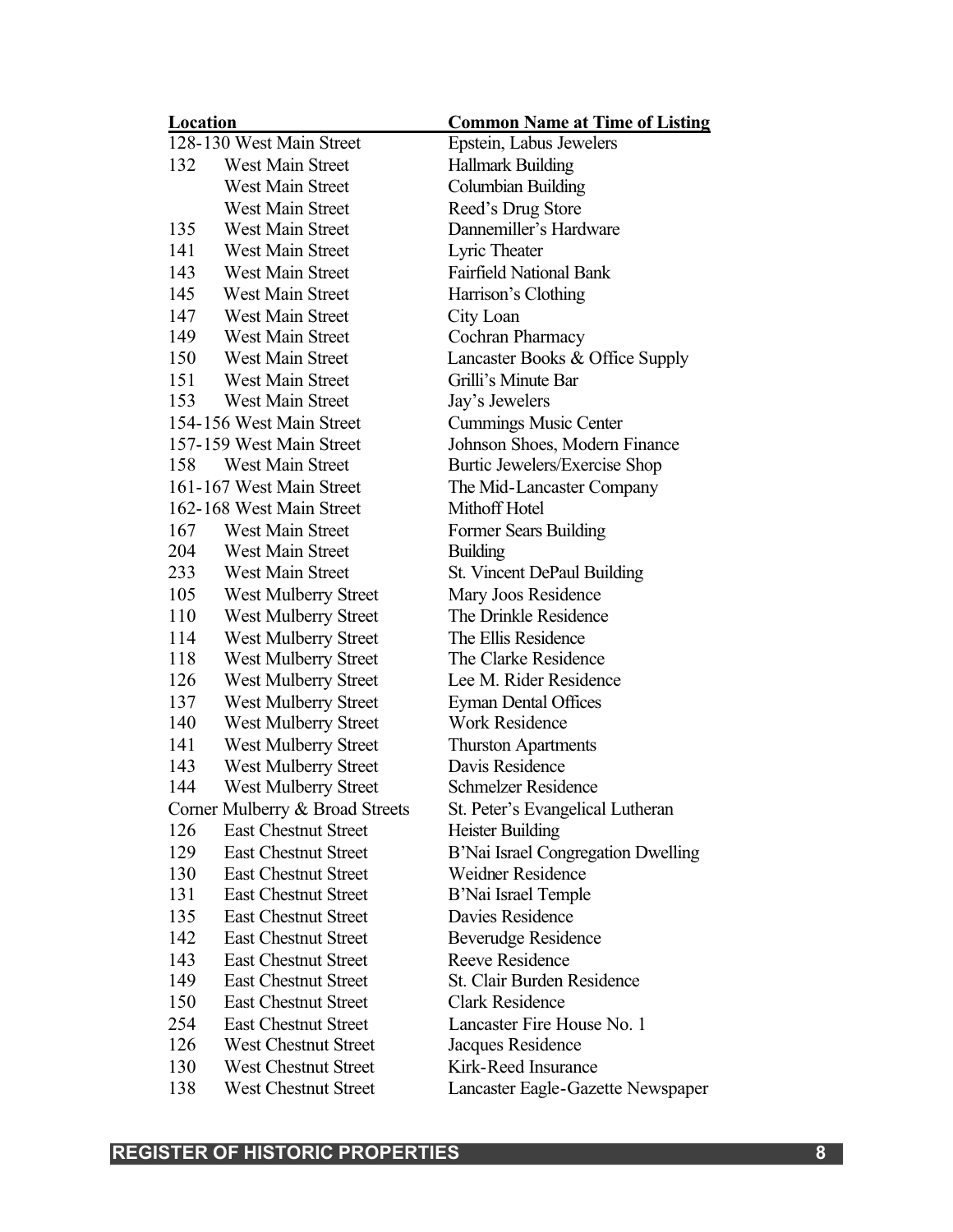| Location                                        |                                 | <b>Common Name at Time of Listing</b>  |
|-------------------------------------------------|---------------------------------|----------------------------------------|
| 144                                             | <b>West Chestnut Street</b>     | Lancaster Eagle gazette Owner          |
|                                                 |                                 | <b>Hettinger Residence</b>             |
| 151                                             | <b>West Chestnut Street</b>     | Seventh Day Adventist Church           |
|                                                 | NE Corner Chestnut & Columbus   | <b>Lancaster Hardware</b>              |
|                                                 | Corner High and Main Streets    | Fairfield County Health Department     |
| 108                                             | North High Street               | Fairfield County Health Board          |
| 134                                             | North High Street               | Kenneth J. Burns, Jr. Residence        |
|                                                 | North High Street               | The Rising Home                        |
|                                                 | Corner High & Wheeling Streets  | <b>First United Methodist Church</b>   |
|                                                 | Corner High & Wheeling Streets  | Molly Louis Residence                  |
| 228                                             | North High Street               | The Gary Young House                   |
| 232                                             | North High Street               | <b>Herrold Residence</b>               |
| 319                                             | North High Street               | Governor Medill Residence              |
| 129                                             | South High Street               | George Utley Residence                 |
|                                                 | 201-203 South High Street       | <b>Champ Residence</b>                 |
| 224                                             | South High Street               | Masonic Temple                         |
|                                                 | Corner High & Chestnut Streets  | St. Mary Church & Rectory              |
| 105                                             | East Wheeling Street            | The Georgian                           |
| 115                                             | East Wheeling Street            | Royal Parker Residence                 |
| 118                                             | East Wheeling Street            | <b>Anchor Hocking Guest Home</b>       |
|                                                 |                                 | <b>Taggart House</b>                   |
| 125                                             | East Wheeling Street            | <b>Welsh Residence</b>                 |
| 128                                             | East Wheeling Street            | <b>Reese-Mattox House</b>              |
| 129                                             | East Wheeling Street            | Dorothy Peters House                   |
| 136                                             | East Wheeling Street            | The Guthrie House                      |
| 137                                             | East Wheeling Street            | Thomas Heisey Residence                |
| 141                                             | East Wheeling Street            | <b>Balhaser House</b>                  |
| 147                                             | East Wheeling Street            | <b>Weirich House</b>                   |
| 148                                             | <b>East Wheeling Street</b>     | Hurley Residence                       |
| 221                                             | East Wheeling Street            | Jeffries Residence                     |
| 250                                             | North Pearl Street              | <b>Bletzacker House</b>                |
| 113                                             | North Columbus Street           | McClurg's Music Center                 |
| 115                                             | North Columbus Street           | Rapier's Building                      |
| 118                                             | North Columbus Street           | McClenaghan Building                   |
| 120                                             | North Columbus Street           | Judy's Sweet Shoppe                    |
| 122                                             | North Columbus Street           | Leveck Building                        |
| 124                                             | North Columbus Street           | Raedel Hrdware                         |
| 129-131-133 North Columbus Street Getz Building |                                 |                                        |
| 220                                             | North Columbus Street           | First English Lutheran Church          |
| 230                                             | North Columbus Street           | Anchor Hocking Corporation Data Center |
| 128                                             | North Broad Street              | Leveck Studio                          |
| 333                                             | North Broad Street              | Gerken Residence                       |
| 405                                             | North Broad Street              | Perrin Hazelton Residence              |
|                                                 | Corner Broad & Wheeling Streets | St. John's Episcopal Church            |
|                                                 | Corner Broad & Mulberry Streets | First Presbyterian Church              |

# **REGISTER OF HISTORIC PROPERTIES 9**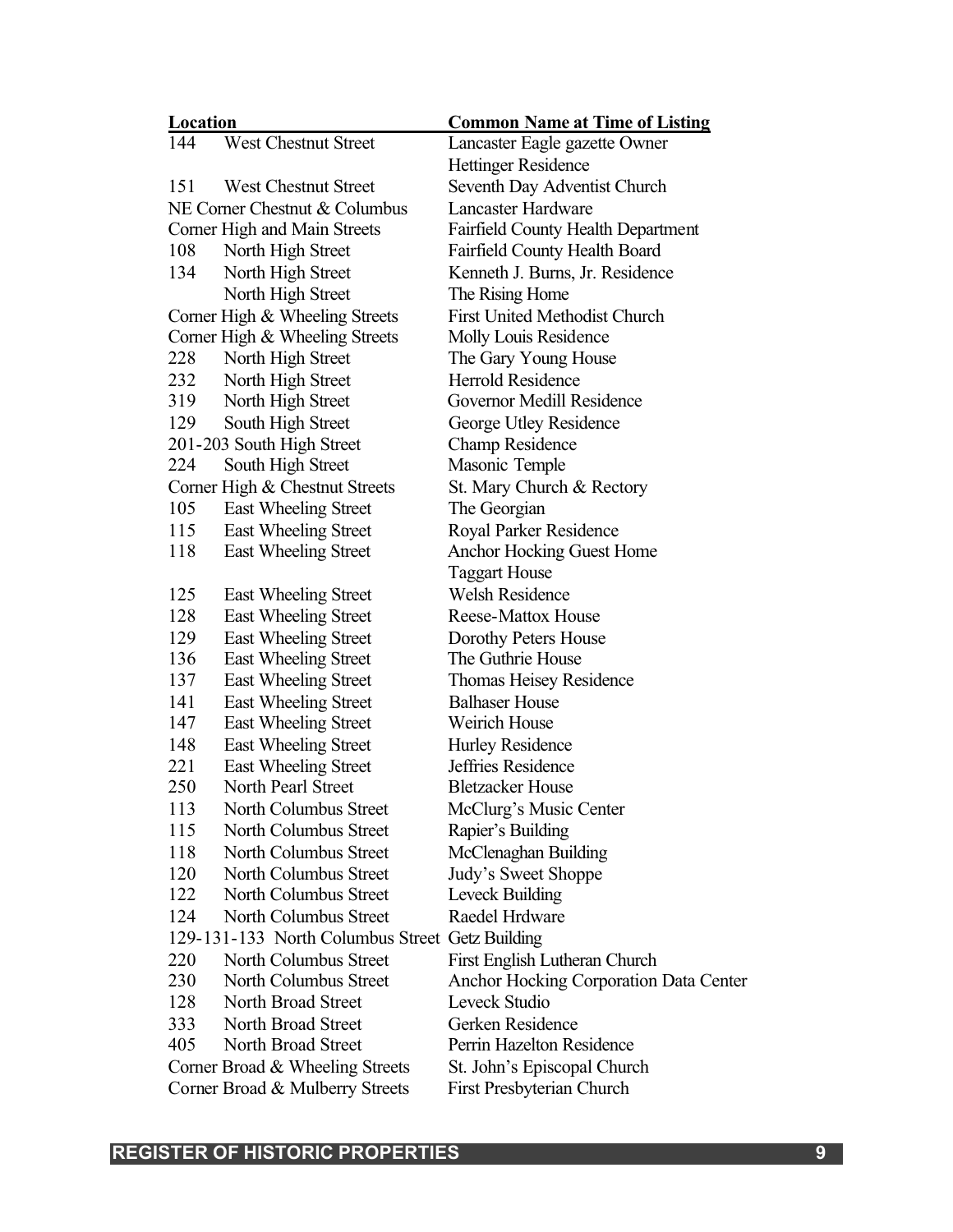The following historic properties are "listed properties", located outside the Historic Lancaster District:

| Location                 | <b>Common Name at Time of Listing</b> |
|--------------------------|---------------------------------------|
|                          |                                       |
| 333 East Wheeling Street | Wright residence                      |
| 303 East Wheeling Street | <b>Bishop residence</b>               |
| 720 Lincoln Avenue       | Nusser residence                      |
| 955 Lincoln Avenue       | Boling residence                      |
| 759 Lincoln Avenue       | Roane residence                       |
| 901 Pleasantville Road   | Gesling residence                     |
| 406 North Broad Street   | Hummel residence                      |
| 417 North Broad Street   | Rotkis residence                      |
| 420 North Broad Street   | Hall residence                        |
| 422 North Broad Street   | Landon residence                      |
| 509 North Broad Street   | Seltz residence                       |
| 515 North Broad Street   | Smith residence                       |
| 520 North Broad Street   | Henry residence                       |
| 523 North Broad Street   | Arledge residence                     |
| 524 North Broad Street   | Wymer residence                       |
| 634 North Broad Street   | Bieber residence                      |
| 715 North Broad Street   | Hines residence                       |
| 719 North Broad Street   | Kessler residence                     |

It should also be noted that properties located within the former Lancaster Methodist Campground on West Fair Avenue are part of an historic district listed on the National Register of Historic Places. Should there be a desire to make use of federal historic tax credits for rehabilitation of any structure on the Campground these Standards and Guidelines would be applicable.